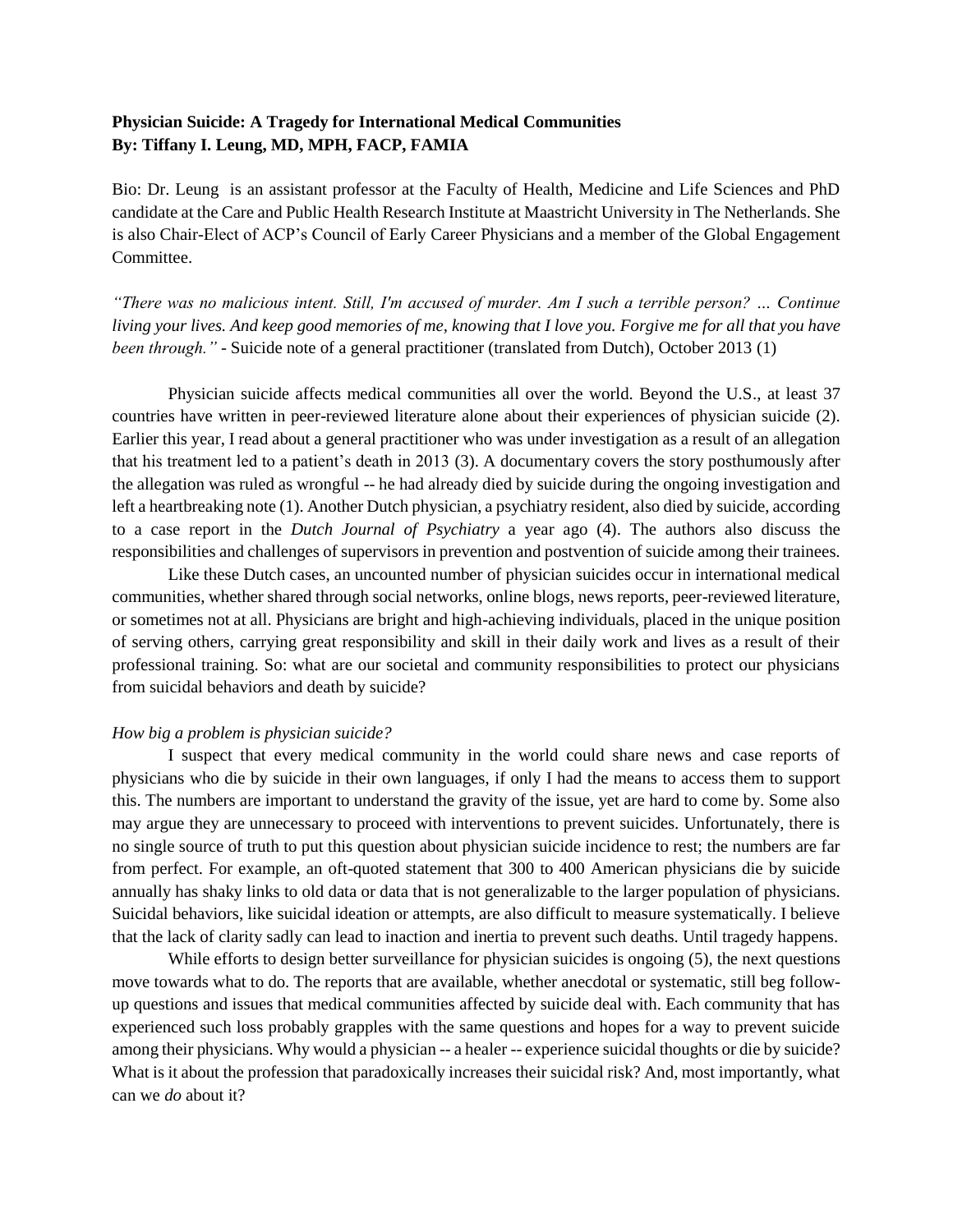#### *How do we talk about suicide?*

Talking about suicide is a starting point. In whatever language or culture, dialogue is an important part of destigmatizing suicidal behaviors and its associated risks. Connecting meaningfully with each other is one thing we can do immediately. Being open and supportive in reflective dialogue with peers, mentees, and other clinicians can go a long way toward humanizing the pain that someone may feel when they are experiencing suicidal thoughts or an acute crisis. Or when feeling fearful of potential consequences of their thoughts and behaviors.

Also, using nonjudgmental language when talking about suicide more generally is an important part of destigmatization. People *die by suicide*. They don't *commit* suicide, like someone who commits a crime or commits a sin, even if this historically was an interpretation of suicide and may still persist as such in some places. They also are not making a commitment to fatal self-harm, like they commit to achieving something. In fact, many suicides are not preceded by diagnosed mental health disorders [\(6\).](https://paperpile.com/c/ViWPe9/filF)

Related to this, acute crises may be incredibly important in increasing suicide risk over the short term. Whether physicians are at an increased risk for acute crises that also increase suicide risk has not been studied. However, physicians could be at higher risk for crises, given their high probability of proximity to human suffering or their experiencing second victimization [\(7,8\).](https://paperpile.com/c/ViWPe9/RNwq+70Qn) Because of this, normalizing discussions about stressful and difficult experiences as a physician, and acknowledging difficult and heavy emotions associated with them are vital.

#### *How can we change our professional culture?*

Creating a workplace environment of psychological safety and mutual respect is an extension of engaging in nonjudgmental dialogue. The hidden curriculum has an important but complex relationship to physician suicide [\(9\),](https://paperpile.com/c/ViWPe9/8EFN) as job stress, role strain, and bullying [\(10\),](https://paperpile.com/c/ViWPe9/6sWa) all may increase the risk of suicidal ideation. Furthermore, evidence-based best practices for treating patients with suicide risk factors also benefit physicians as patients [\(11\),](https://paperpile.com/c/ViWPe9/nmk6) which is all the more reason that when professional help is needed, there should be as few barriers as possible for physicians to access it. Stigma, which comes from the community and also from physicians towards themselves, creates sometimes insurmountable barriers to seeking help of any kind. Additionally, fears are often tied to professional reputational concerns, including prospects for career advancement, licensing and credentialing. These are unique to physicians' experience of stressors and possible suicide risks.

Naturally, all of this is easier said and harder to do because of how glacial it can be to change ingrained cultures of practice and traditional hierarchical structures of medical training and workplaces. Also, there are many other factors that can contribute to the complex outcome of suicidal thoughts or death by suicide among physicians [\(2\).](https://paperpile.com/c/ViWPe9/Jczk) Yet what *can* be redesigned -- to reduce risks of suicidal behaviors - ought to be. Aligning an individual physician's beliefs and values with that of an organization, and designing a healthcare system that sufficiently supports physicians' work-life integration, is a complex but necessary task. Fortunately, many professional organizations and healthcare institutions have begun initiatives to systematically, if slowly, address these issues, so time will tell if these efforts lead to realized benefits for physicians.

#### *What else can we do?*

Becoming a physician advocate is an invaluable part of empowering ourselves and each other, and achieving the changes in the medical profession that are needed. Advocacy for physician suicide prevention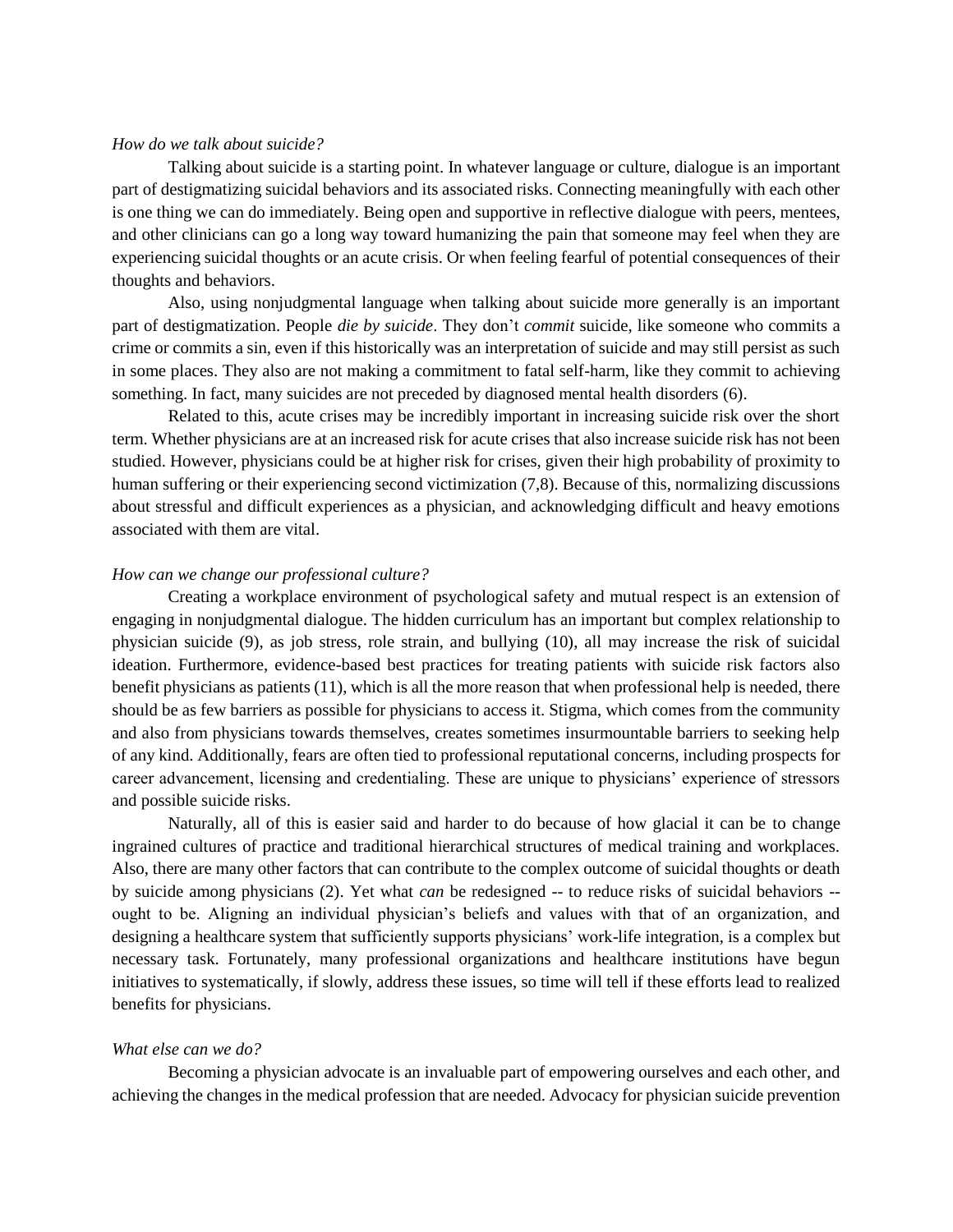is but one of many issues, but I still strongly encourage any physician, medical student, or trainee who has been touched by suicide to consider speaking up. Together, we can collaborate with our physician peers, wherever they may be and with whatever background they may come from, to help each other achieve our best health and well-being while we are supporting that of our patients.

We can also collaborate across disciplines, learning from and supporting each other, including nurses, paramedics, or even veterinarians, police officers, or firefighters, who might also, like physicians, be at increased risk for suicidal thoughts and deaths compared to the general population. September is Suicide Prevention Awareness Month, where September 17th is the second annual National Physician Suicide Awareness Day.

Our powerful clinical voices can help our peers in our local communities, but also help provide the support needed for the international medical community to advocate for physicians' well-being. We might never know if we have prevented a physician's death by suicide, but I firmly believe that should not stop us from trying.

*If you are in crisis and need emergency help, and in the United States, call 9-1-1 immediately or the National Suicide Prevention Lifeline (1-800-273-TALK or 1-800-273-8255). If you are in another country, find a 24/7 hotline at www.iasp.info/resources/Crises\_Centres.*

## **References**

- 1. De zaak Tuitjenhorn. In: www.npostart.nl. Accessed on 4 Sep 2019. Available [from:](http://paperpile.com/b/ViWPe9/CufU)  [https://www.npostart.nl/2doc/06-05-2019/VPWON\\_1268660](https://www.npostart.nl/2doc/06-05-2019/VPWON_1268660)
- 2. [Leung TI, Pendharkar SS, Chen C-YA, Snyder R. Physician Suicide: A Scoping Review to](http://paperpile.com/b/ViWPe9/Jczk)  [Highlight Opportunities for Prevention. Medical Education. medRxiv; 2019.](http://paperpile.com/b/ViWPe9/Jczk)
- 3. [Lessen leren van de zaak-Tuitjenhorn. 20 Sept 2018. Accesses on 4 Sep 2](http://paperpile.com/b/ViWPe9/MG3A)019. [Available from:](http://paperpile.com/b/ViWPe9/MG3A)  [https://www.medischcontact.nl/nieuws/laatste-nieuws/artikel/lessen-leren-van-de-zaak](https://www.medischcontact.nl/nieuws/laatste-nieuws/artikel/lessen-leren-van-de-zaak-tuitjenhorn.htm)[tuitjenhorn.htm](https://www.medischcontact.nl/nieuws/laatste-nieuws/artikel/lessen-leren-van-de-zaak-tuitjenhorn.htm)
- 4. Braam AW, Tijdink DWGM. Zelfdoding door een aios psychiatrie reflectie en postventi[e.](http://paperpile.com/b/ViWPe9/JAYx)  [Tijdschrift voor Psychiatrie. 2018 Sept;60\(9\):637-641.](http://paperpile.com/b/ViWPe9/JAYx) [Available from:](http://paperpile.com/b/ViWPe9/JAYx)  <https://www.tijdschriftvoorpsychiatrie.nl/assets/articles/60-2018-9-artikel-braam.pdf>
- 5. [Pendharkar S. Those lost. ACP Internist. 2019 Sep. Accessed on 4 Sep 2019. Available from:](http://paperpile.com/b/ViWPe9/sOH7)  <https://acpinternist.org/archives/2019/09/those-lost.htm>
- 6. [Stone DM, Simon TR, Fowler KA, Kegler SR, Yuan K, Holland KM, et al. Vital Signs: Trends in](http://paperpile.com/b/ViWPe9/filF)  State Suicide Rates - [United States, 1999-2016 and Circumstances Contributing to Suicide -](http://paperpile.com/b/ViWPe9/filF) 27 [States, 2015. MMWR Morb Mortal Wkly Rep. 2018 Jun 8;67\(22\):617–24.](http://paperpile.com/b/ViWPe9/filF)
- 7. [Miller K, Dastoli A. Matt's story: learning from heartbreak. Int J Qual Health Care. 2018 Oct](http://paperpile.com/b/ViWPe9/RNwq)  [1;30\(8\):654–7.](http://paperpile.com/b/ViWPe9/RNwq)
- 8. [Seys D, Wu AW, Van Gerven E, Vleugels A, Euwema M, Panella M, et al. Health Care](http://paperpile.com/b/ViWPe9/70Qn)  [Professionals as Second Victims after Adverse Events. Vol. 36, Evaluation & the Health Professions.](http://paperpile.com/b/ViWPe9/70Qn)  [2013. p. 135–62. Available from: http://dx.doi.org/10.1177/0163278712458918](http://paperpile.com/b/ViWPe9/70Qn)
- 9. [Lehmann LS, Sulmasy LS, Desai S, ACP Ethics, Professionalism and Human Rights Committee.](http://paperpile.com/b/ViWPe9/8EFN)